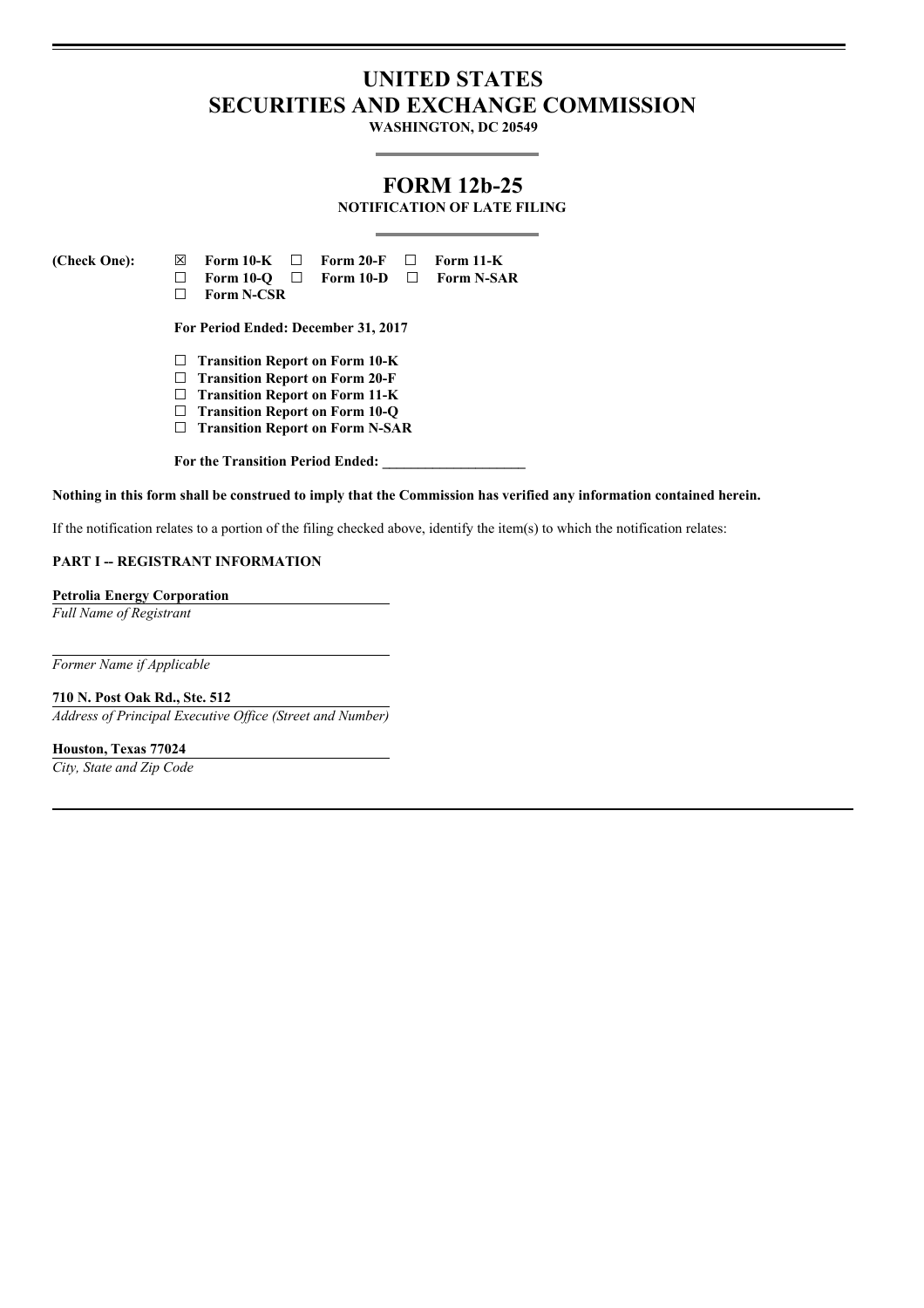#### **PART II -- RULES 12b-25(b) AND (c)**

If the subject report could not be filed without unreasonable effort or expense and the registrant seeks relief pursuant to Rule 12b-25(b), the following should be completed. (Check box if appropriate.)

- (a) The reason described in reasonable detail in Part III of this form could not be eliminated without unreasonable effort or expense;
- **☒** (b) The subject annual report, semi-annual report, transition report on Form 10-K, 20-F, 11-K, or Form N-CSR, or portion thereof, will be filed on or before the fifteenth calendar day following the prescribed due date; or the subject quarterly report or transition report on Form 10-Q, or portion thereof will be filed on or before the fifth calendar day following the prescribed due date; and
	- (c) The accountant's statement or other exhibit required by Rule 12b-25(c) has been attached if applicable.

### **PART III -- NARRATIVE**

State below in reasonable detail the reasons why Forms 10-K, 20-F, 11-K, 10-Q, N-SAR, or the transition report portion thereof, could not be filed within the prescribed time period.

The Registrant's Annual Report on Form 10-K for the period ended December 31, 2017, cannot be filed within the prescribed time period because the Registrant is experiencing delays in the compilation of certain financial and other information required to be included in the Form 10-K due to the completion of its recent business combination with Bow Energy Ltd and resources expended in connection with such combination during the current quarter. The Registrant intends to file the Annual Report on Form 10-K on or before the fifteenth calendar day following the prescribed due date.

### **PART IV -- OTHER INFORMATION**

(1) Name and telephone number of person to contact in regard to this notification

| Tariq Chaudhary | 0.JZ       | $941 - 0017$      |
|-----------------|------------|-------------------|
| Name)           | Area Code) | Telenhone Number) |

(2) Have all other periodic reports required under Section 13 or 15(d) of the Securities Exchange Act of 1934 or Section 30 of the Investment Company Act of 1940 during the preceding 12 months or for such shorter period that the registrant was required to file such report(s) been filed? If the answer is no, identify report(s).

Yes  $\boxtimes$  No  $\Box$ 

(3) Is it anticipated that any significant change in results of operations from the corresponding period for the last fiscal year will be reflected by the earnings statements to be included in the subject report or portion thereof?

Yes □ No ⊠

If so, attach an explanation of the anticipated change, both narratively and quantitatively, and, if appropriate, state the reasons why a reasonable estimate of the results cannot be made.